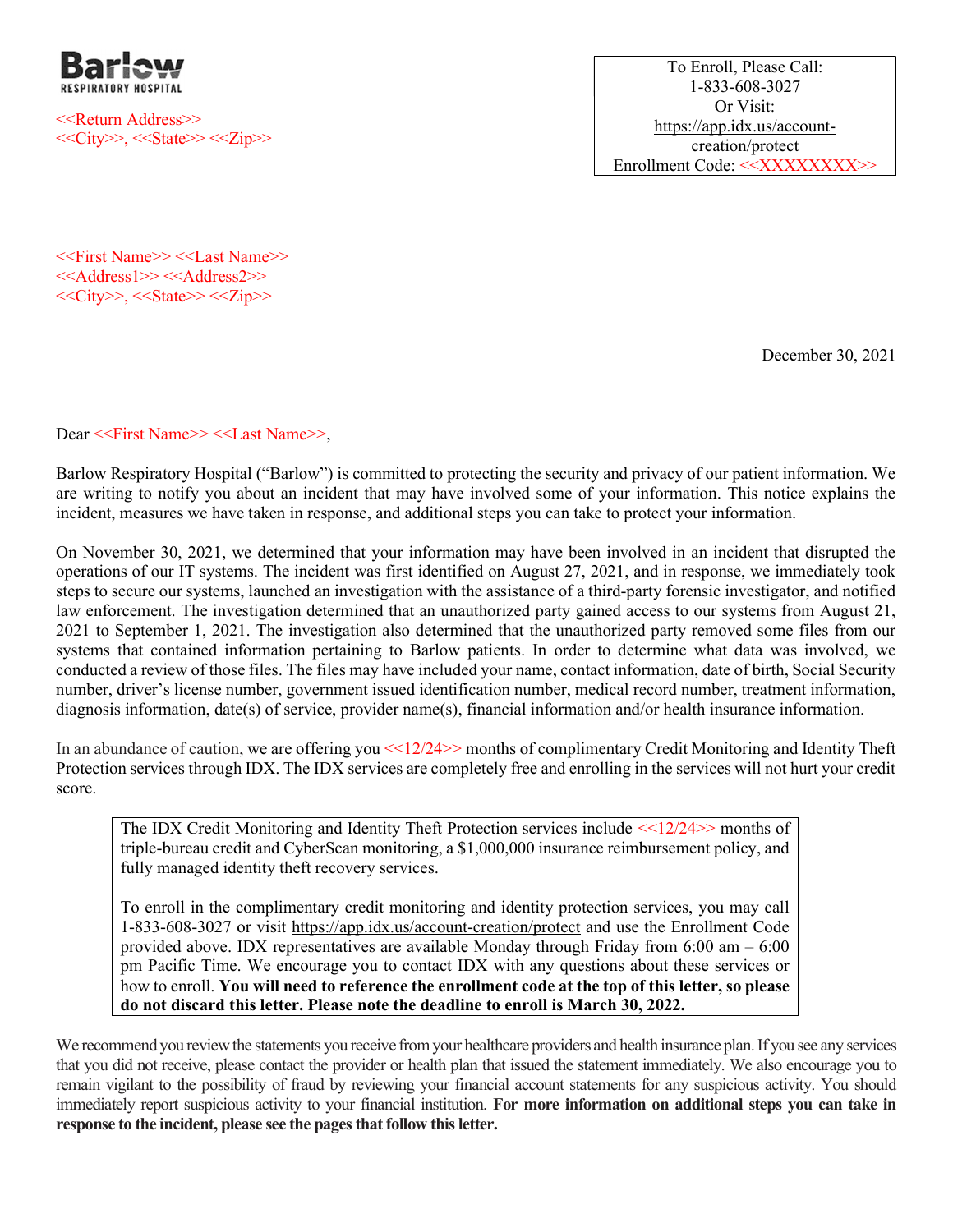Barlow Respiratory Hospital wants to assure you that we take this incident very seriously and sincerely regret any concern this may cause. To help prevent something like this from happening again, we have implemented additional safeguards and technical security measures to further protect and monitor our systems.

Should you have questions, please contact 1-833-608-3027, Monday through Friday from 6:00 am – 6:00 pm Pacific Time.

Junt dehm

Amit Mohan President and Chief Executive Officer Barlow Respiratory Hospital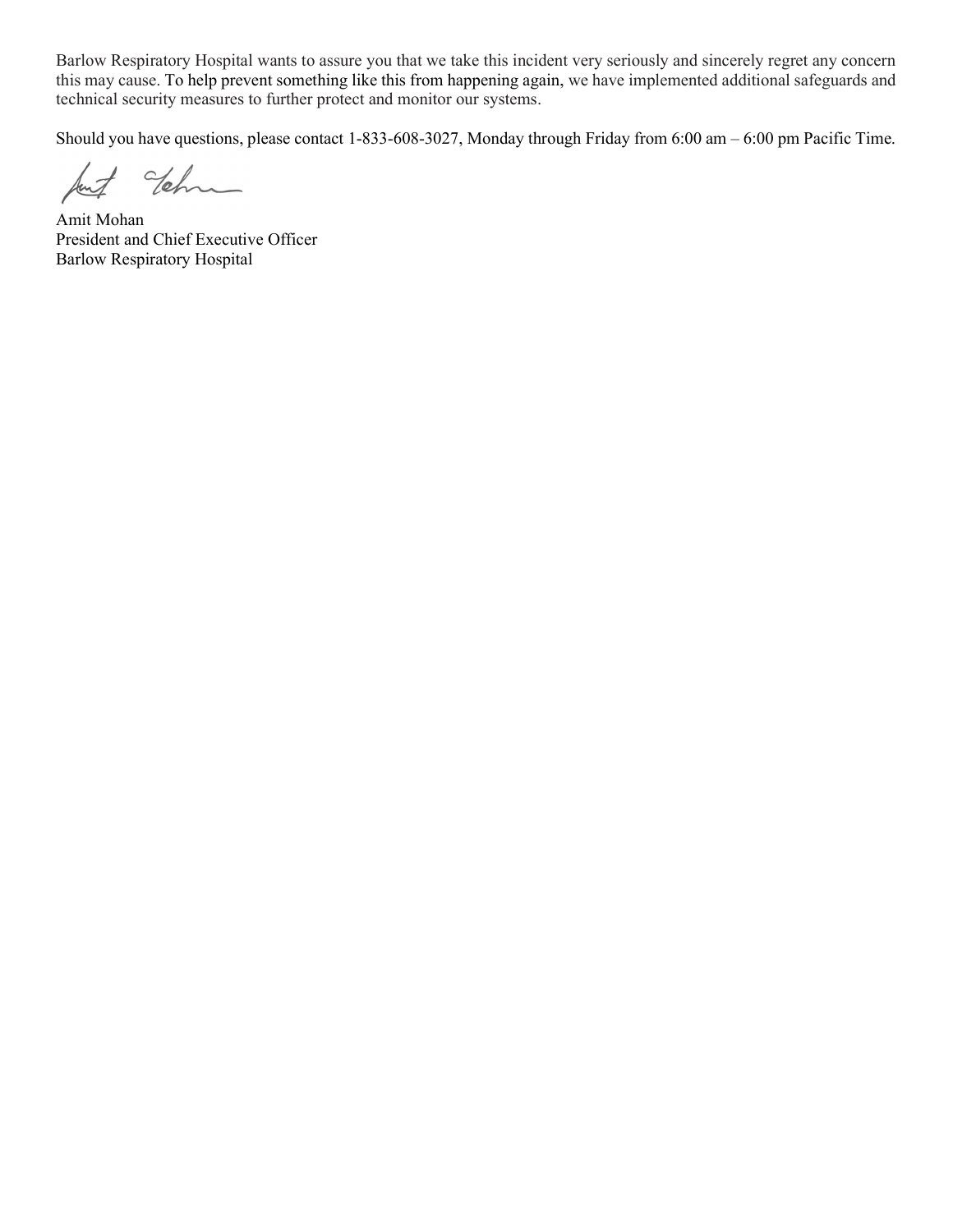## ADDITIONAL STEPS YOU CAN TAKE

We remind you it is always advisable to be vigilant for incidents of fraud or identity theft by reviewing your account statements and free credit reports for any unauthorized activity. You may obtain a copy of your credit report, free of charge, once every 12 months from each of the three nationwide credit reporting companies. To order your annual free credit report, please visit www.annualcreditreport.com or call toll free at 1-877-322-8228. Contact information for the three nationwide credit reporting companies is as follows:

- Equifax, PO Box 740241, Atlanta, GA 30374, www.equifax.com, 1-800-685-1111
- Experian, PO Box 2002, Allen, TX 75013, www.experian.com, 1-888-397-3742
- TransUnion, PO Box 2000, Chester, PA 19016, www.transunion.com, 1-800-916-8800

If you believe you are the victim of identity theft or have reason to believe your personal information has been misused, you should immediately contact the Federal Trade Commission and/or the Attorney General's office in your state. You can obtain information from these sources about steps an individual can take to avoid identity theft as well as information about fraud alerts and security freezes. You should also contact your local law enforcement authorities and file a police report. Obtain a copy of the police report in case you are asked to provide copies to creditors to correct your records. Contact information for the Federal Trade Commission is as follows:

 Federal Trade Commission, Consumer Response Center, 600 Pennsylvania Avenue NW, Washington, DC 20580, 1-877-IDTHEFT (438-4338), www.ftc.gov/idtheft

## Fraud Alerts and Credit or Security Freezes:

Fraud Alerts: There are two types of general fraud alerts you can place on your credit report to put your creditors on notice that you may be a victim of fraud—an initial alert and an extended alert. You may ask that an initial fraud alert be placed on your credit report if you suspect you have been, or are about to be, a victim of identity theft. An initial fraud alert stays on your credit report for one year. You may have an extended alert placed on your credit report if you have already been a victim of identity theft with the appropriate documentary proof. An extended fraud alert stays on your credit report for seven years.

To place a fraud alert on your credit reports, contact one of the nationwide credit bureaus. A fraud alert is free. The credit bureau you contact must tell the other two, and all three will place an alert on their versions of your report.

For those in the military who want to protect their credit while deployed, an Active Duty Military Fraud Alert lasts for one year and can be renewed for the length of your deployment. The credit bureaus will also take you off their marketing lists for pre-screened credit card offers for two years, unless you ask them not to.

Credit or Security Freezes: You have the right to put a credit freeze, also known as a security freeze, on your credit file, free of charge, which makes it more difficult for identity thieves to open new accounts in your name. That's because most creditors need to see your credit report before they approve a new account. If they can't see your report, they may not extend the credit.

How do I place a freeze on my credit reports? There is no fee to place or lift a security freeze. Unlike a fraud alert, you must separately place a security freeze on your credit file at each credit reporting company. For information and instructions to place a security freeze, contact each of the credit reporting agencies at the addresses below:

- Experian Security Freeze, PO Box 9554, Allen, TX 75013, www.experian.com
- TransUnion Security Freeze, PO Box 2000, Chester, PA 19016, www.transunion.com
- Equifax Security Freeze, PO Box 105788, Atlanta, GA 30348, www.equifax.com

You'll need to supply your name, address, date of birth, Social Security number and other personal information.

After receiving your freeze request, each credit bureau will provide you with a unique PIN (personal identification number) or password. Keep the PIN or password in a safe place. You will need it if you choose to lift the freeze.